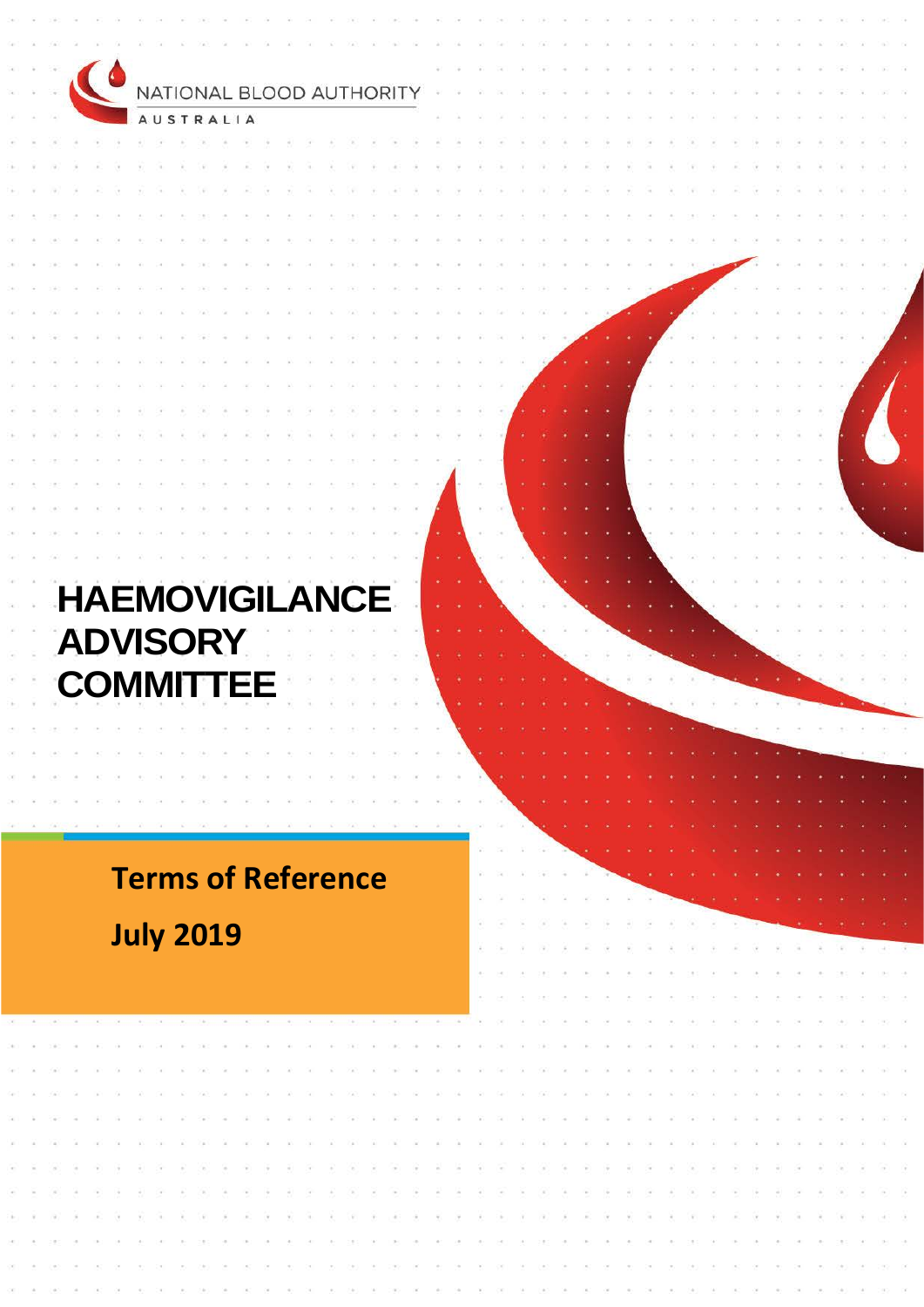# **Role**

## **Purpose**

The Haemovigilance Advisory Committee (HAC) is established by the National Blood Authority (NBA) Chief Executive under section 38 of the *National Blood Authority Act 2003* (the NBA Act) to provide advice and guidance to the National Blood Authority NBA in relation to the development and implementation of the *Strategic Framework for National Haemovigilance* (Strategic Framework) consistent with the NBA's responsibilities specified in:

- 1. Part 2, section 8(1)(f) of the NBA Act to 'carry out national blood arrangements relating to safety measures, quality measures, contingency measures and risk mitigation measures for the supply of blood products and services';
- 2. Part 5, clause 35(c) of the *National Blood Agreement* to 'facilitate coordination, integration, cooperation and information exchange between the NBA and other bodies with a safety and quality role in the Australian blood sector, and between those other bodies'; and
- 3. Part 5, clause 35(f) of the *National Blood Agreement* to 'facilitate the development of national information systems for safety and quality issues in relation to the Australian blood sector'.

The HAC may contribute to national haemovigilance activities including, but not limited to, data analysis, research, case studies and audits in order to identify opportunities for improvement and contribute to national reporting if required.

## **Background**

#### **Introduction**

The transfusion of blood and blood products is a core part of healthcare service delivery to patients. While the use of blood and blood products can be lifesaving, there are also risks associated with the transfusion. Incidents can occur and some of these can have serious consequences to patients if not well managed.

The *National Safety and Quality Health Service Standards -* [Blood Management](https://www.blood.gov.au/national-standard) Standard (2nd ed, 2017) (the Standard) requires health service organisations to report adverse events as follows:

- Action 7.7 The health service organisation uses processes for reporting transfusion-related adverse events, in accordance with national guidelines and criteria
- Action 7.8 The health service organisation participates in haemovigilance activities, in accordance with the national framework.

### **What is haemovigilance?**

The Standard defines haemovigilance as:

*a set of surveillance procedures covering the entire blood transfusion chain, from the donation and processing of blood and its components, to their provision and transfusion to patients, to their follow-up. It includes monitoring, reporting, investigating and analysing diverse events related to the donation, processing and transfusion of blood, as well as development and implementation of recommendations to prevent the occurrence or recurrence of adverse events'. (NSQHS 2017)*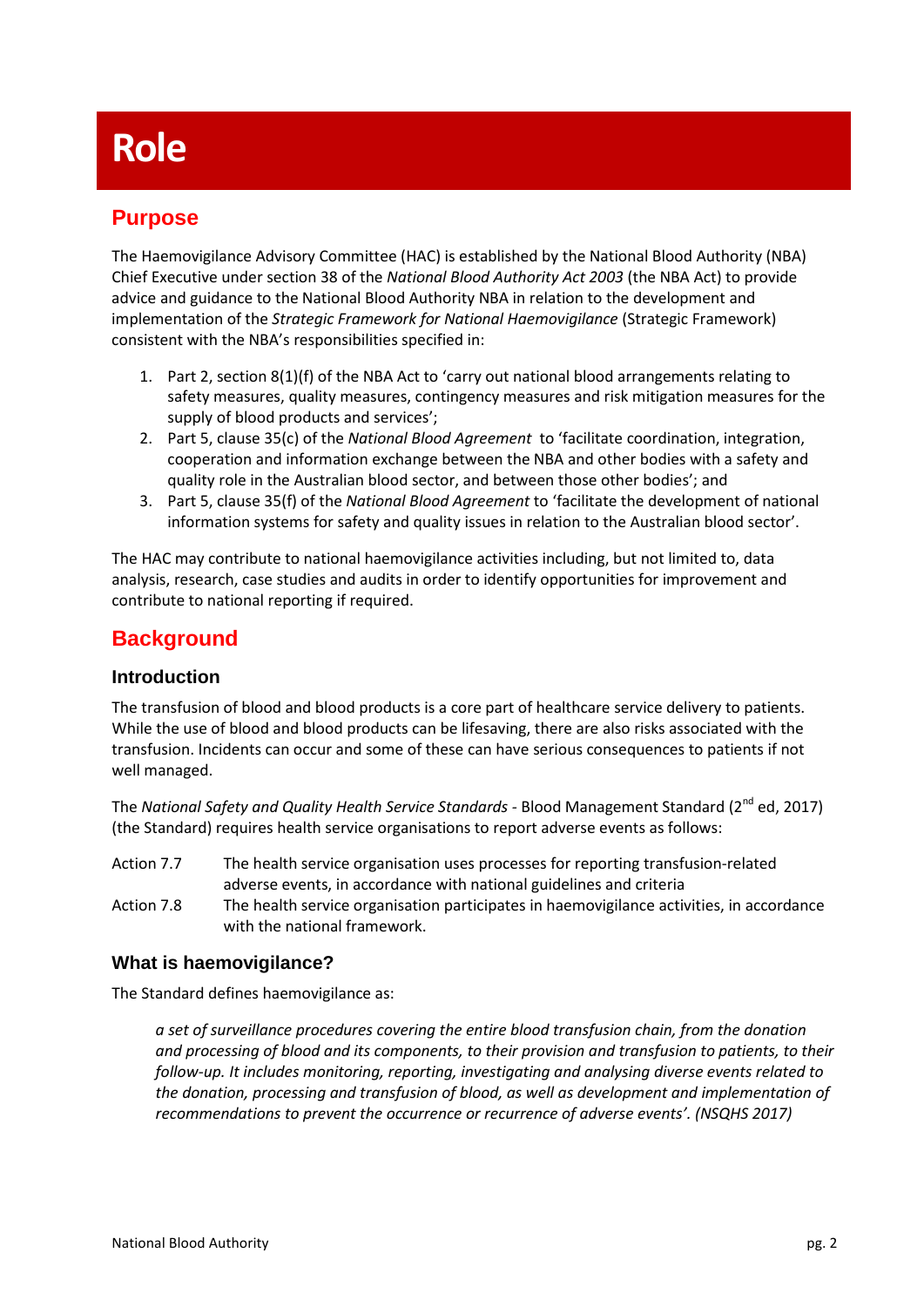### **Scope**

The scope of haemovigilance in Australia and the HAC includes all fresh blood products. Other blood products (e.g. plasma derived and recombinant products that are supplied and distributed by the NBA under the *National Blood Agreement)* are managed under separate projects*.* The scope of the HAC and haemovigilance can also extend to donor haemovigilance (data reporting only).

The Strategic Framework was endorsed by the Jurisdictional Blood Committee (in September 2014 and amended from time to time as per the NBA website). It defines the scope of national haemovigilance arrangements to emphasise activities that contribute to national standardisation. The HAC will provide guidance and advice to the NBA and in particular on the Strategic Framework and accompanying work plan for future haemovigilance activities.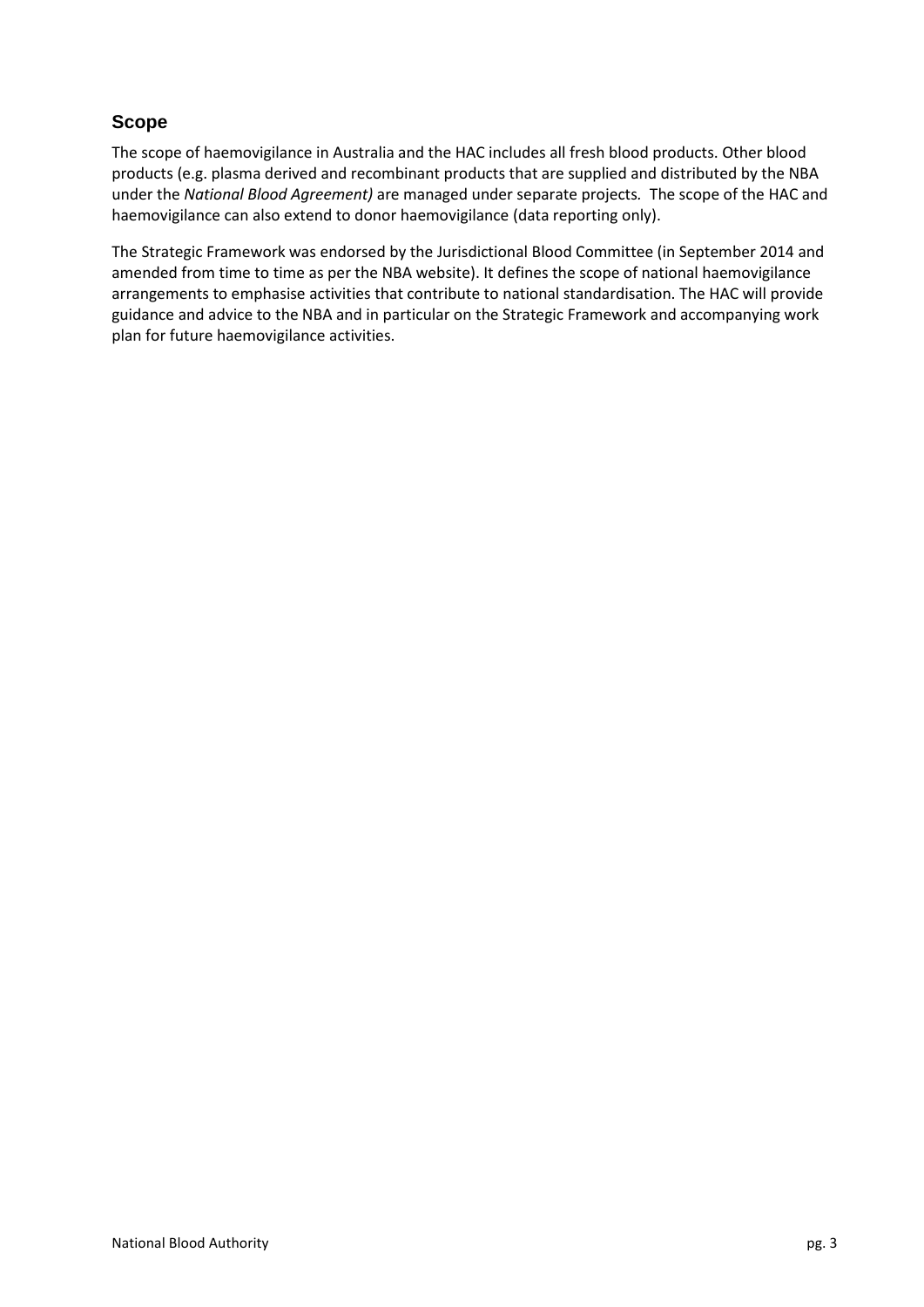# **Operations of the Committee**

# **Chair**

The Chair of HAC will be appointed at the discretion of the NBA Chief Executive. The NBA Chief Executive may nominate an alternative person to be a temporary Chair when the Chair is unable to attend a meeting or is otherwise unable to perform the role of Chair.

The position of Chair will usually undergo a review process every three years, or at the discretion of the NBA Chief Executive. Where possible, the former Chair will continue as a member of HAC to maintain continuity.

The Chair's main role is to provide leadership to the HAC. The Chair will promote and advocate consistency in key messages and ensure the HAC carries out its functions effectively and efficiently. The Chair will also provide advice and guidance direct to the NBA Chief Executive or their delegate on issues that might arise outside the HAC processes.

## **Members**

HAC members are appointed by the NBA Chief Executive. The HAC is a group comprising members with expertise and knowledge in the health sector, blood management, quality and safety and consumer issues. This group will enable a focussed approach to considering haemovigilance activities.

The HAC will normally comprise up to 12 members including the Chair. Membership should consist of nominees from key stakeholders with balanced representation from different clinical disciplines, organisations, and jurisdictions. One person may represent the views of multiple stakeholders due to their membership of more than one organisation (for example, the Blood Service *and* a college/society). A membership list is at **Appendix A**.

Membership will undergo a rolling review process with a 'half-spill' usually every three years or otherwise at the discretion of the NBA Chief Executive. There will be a maximum term of membership not exceeding eight years. Members are responsible for obtaining all approvals necessary from their current employer or organisation as appropriate to accept appointment as a member and undertake the role of member. Members who are a nominated representative of an organisation must identify a proxy to attend meetings in their absence.

## **NBA Support**

The NBA Deputy Chief Executive or other delegate will be responsible for the day-to-day dealings with the HAC.

The NBA will provide funding, project management, secretariat services and administrative support for the HAC. The NBA will collate national data for analysis and subsequent reporting as appropriate and after consideration and advice by the HAC. Regular national reports will be made publicly available once data is sufficiently complete and subjected to appropriate quality assurance and advice. Subject to provision of data to the NBA, the NBA will endeavour to make the national reports available annually.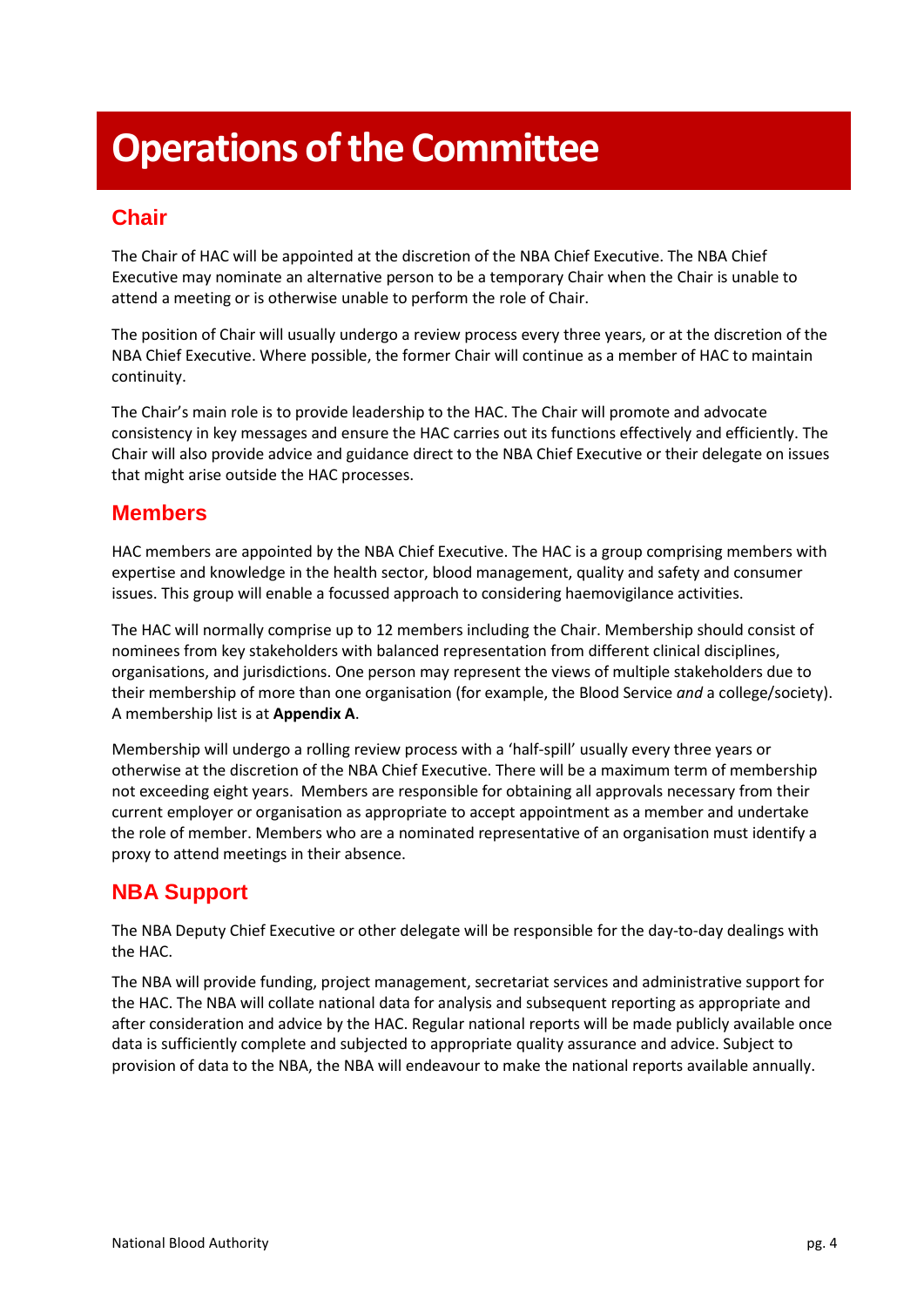The secretariat will service and support the HAC and in particular, will:

- Support the Chair;
- Schedule meetings;
- Coordinate papers for meetings;
- Draft meeting minutes and action items;
- Monitor and report on actions from meetings; and
- Prepare formal correspondence on behalf of the Committee.

#### **Meetings**

The timing, agenda and mode of meetings will be determined by the NBA and the Chair, after any necessary consultation with members. Meetings of no more than two hours will usually be held via teleconference, dependent on the agenda. It is intended that the HAC will hold a minimum of two meetings annually with at least one being face-to-face.

At least five members must be present for meetings of the HAC before the HAC can conduct valid business.

Additional observers may be invited to attend HAC meetings from time to time.

## **Expert advisers and working groups**

Additional expert advice will be sought on an ad hoc basis from experts on specific issues as required and cleared by the Chair. This could include, but is not limited to nominees from the Therapeutics Goods Administration, the Australian Commission on Safety and Quality in Health Care, and the Australian Institute of Health and Welfare.

There may be times when small working groups are required to deliver specific programs to the HAC. These working groups can consist of HAC members and/or expert advisors. The working groups may contribute to national haemovigilance activities including, but not limited to, data analysis, research, case studies and audits. The working groups will provide advice to the HAC and NBA as required.

### **Remuneration and allowances**

HAC members are to be paid the remuneration and allowances as determined by the Remuneration Tribunal in accordance with the NBA Act and the *Remuneration Tribunal Act 1973*.

## **Undertaking/Conflict of Interest**

HAC Members and observers must declare any actual or potential, real or perceived conflicts of interest to the NBA Chief Executive. HAC members and observers may be required to complete undertakings and comply with the terms of those undertakings in relation to any conflicts of interest, confidentiality, document control and intellectual property.

HAC members must declare any conflicts of interest at the start of each meeting or before discussion of the relevant agenda item or topic. Details of any conflicts should be appropriately minuted.

Members will use a form of declaration notified by the NBA.